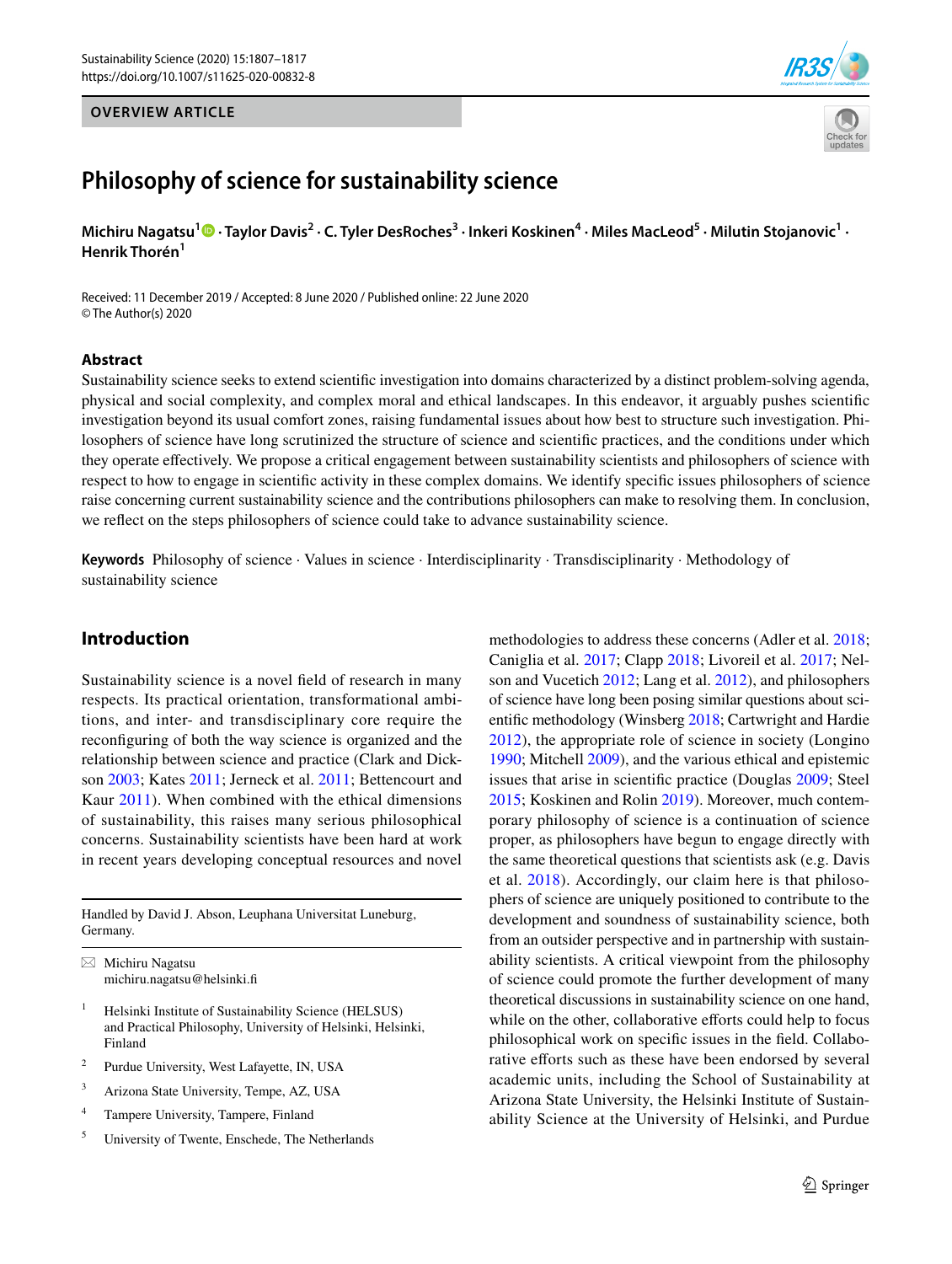University's Center for the Environment, all of which have hired philosophers of science (including some of us) to collaborate with sustainability scientists.

In the following, we identify three salient areas in which philosophers of science can readily facilitate theoretical, methodological, and ethical progress in sustainability science: (1) epistemological issues, (2) conceptual questions, and (3) the role of values. What we offer under these headings, however, is by no means an exhaustive or comprehensive account of all the ways in which philosophers could contribute to tackling the problems of sustainability sci-ence.<sup>[1](#page-1-0)</sup> We merely provide a sample selected to illustrate the general potential for such contributions. Our objective is to initiate a mutually enriching conversation between philosophers of science and sustainability scientists, thus responding to recent calls from the latter for more inclusive engagement with the humanities and social sciences (e.g. Hulme [2011;](#page-9-8) Jetzkowitz et al. [2018;](#page-9-9) Laplane et al. [2019](#page-9-10); Díaz-Reviriego [2019\)](#page-9-11).

### **What is sustainability science?**

Given that neither the outer boundary nor the inner core of sustainability science has completely settled or solidifed, we do not wish to impose any defnitions on developing practices. However, it would be useful to give a broad characterization of the feld to focus our discussion. Sustainability has a long and varied intellectual history (Caradonna [2014\)](#page-8-5). Sustainability science, on the other hand, grew out of the concerns—most famously expressed in the 1987 World Commission on Environment and Development report Our Common Future (Brundtland [1987](#page-8-6))—with tensions between balancing the needs of present generations with those of future generations without disrupting the life-support system of the planet (Shahadu [2016](#page-10-5)). As a proper feld, it emerged only in the early 2000s (Bettencourt and Kaur [2011;](#page-8-0) see also Kates et al. [2001;](#page-9-12) Clark and Dickson [2003;](#page-9-0) Komiyama and Takeuchi 2006). Kates et al. ([2001](#page-9-12)) is a starting point of sorts, and was perhaps the frst attempt at giving the feld both a name and a more tangible direction.

From early on, sustainability science has been characterized as a feld devoted to studying—and ultimately transforming—the way human societies interact with and depend upon the natural environment (Kates et al. [2001](#page-9-12); Kates [2011](#page-9-1); Komiyama and Takeuchi 2006; Balvanera et al. [2017\)](#page-8-7). Arguably, its roots lie in ecological economics, which focuses on integrative theorizing of human-nature or economy–ecology relationships (Costanza [2019\)](#page-9-13) and has been defned broadly as "the science and management of sustainability" (Cos $tanza$  [1991\)](#page-9-14).<sup>[2](#page-1-1)</sup> Although ecological economics has much in common with sustainability science, it is the latter that has made an unequivocal turn toward participatory democratic processes in knowledge production, notably inter- and transdisciplinarity, participatory experimentation, and practicebased research (Norström et al. [2020\)](#page-10-6).

Two themes of sustainability science have persisted in the course of its development, although the emphasis has changed over time. The frst theme concerns the dynamics of complex systems, the epistemological limitations and constraints such systems impose, and the wider implications for both science and practical decision-making (Kates et al. [2001](#page-9-12); Clark et al. [2016](#page-9-15); Ostrom et al. [2007\)](#page-10-7). Early attempts at characterizing the feld, such as Kates et al. [\(2001\)](#page-9-12) (see also Kates [2011](#page-9-1)), emphasize the need for better models and modelling approaches to handle the complexity of targeted human-natural systems. This has changed, to some extent, to focus on 'genuine'—or at least more pluralistic—interdisciplinarity, and fnding the means for making sustainability science a more inclusive project that incorporates the social sciences and the humanities to a greater extent (Ness [2013](#page-10-8); Isgren et al. [2017](#page-9-16); Jerneck and Olsson [2020](#page-9-17)).

The second theme concerns the role of transformation and (social) change, and the role sustainability scientists should play in their promotion. Sustainability science needs to be tightly coupled to decision- and policy-making processes, rather than being merely "curiosity-driven" (Spangenberg [2011;](#page-10-9) Clark and Dickson [2003](#page-9-0)). Although broadly speaking, the centrality of this aim has been recognized from the beginning (Kates et al. [2001\)](#page-9-12), many alternative ways of framing the concept have been proposed. Sustainability science has thus been thought of as a problem- or solutionoriented science (Clark [2007;](#page-8-8) Miller et al. [2014;](#page-10-10) Jerneck and Olsson [2020\)](#page-9-17) focused on the usefulness of the knowledge it produces (Clark et al. [2016\)](#page-9-15), an *applied science* (Ostrom et al. [2007\)](#page-10-7), an *action-oriented* science (Spangenberg [2011](#page-10-9); Cash et al. [2003;](#page-8-9) Fazey et al. [2018](#page-9-18)), and a trans-disciplinary venture (Huutoniemi and Tapio [2014;](#page-9-19) Lang et al. [2012](#page-9-20); Wiek et al. [2012\)](#page-10-11) that achieves transformation through the

<span id="page-1-0"></span><sup>&</sup>lt;sup>1</sup> For example, ontology is a salient area of sustainability science to which philosophers can contribute but we do not discuss it in this paper (but see "[Conceptual work for sustainability science"](#page-2-0) below). In fact, recent debates on process ontologies in sustainability science (e.g. Hertz et al. [2020\)](#page-9-21) draw heavily on the philosophy of biology (Nicholson and Dupré [2018](#page-10-12)). Social ontology is also relevant to sustainability science, in particular the performative and constructive functions of scientifc models at the science-policy interface, as well as in the co-production of knowledge and governance, which philosophers and sociologists of science have discussed in some detail (MacKenzie et al. [2007](#page-10-13); Zeiss and Van Egmond [2010](#page-10-14) and references therein).

<span id="page-1-1"></span><sup>2</sup> The International Society for Ecological Economics published the inaugural issue of the journal *Ecological Economics* in 1989.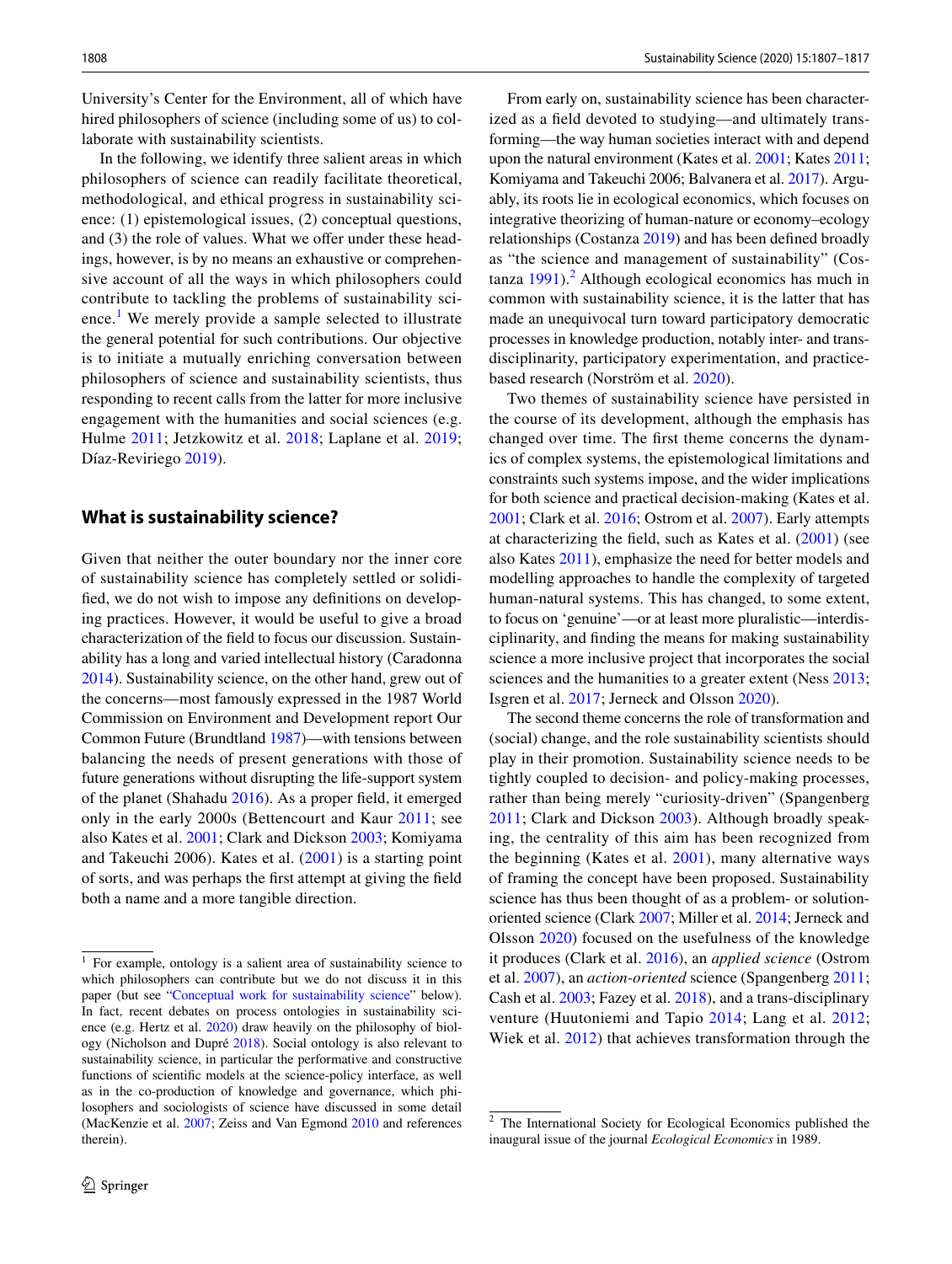deep involvement of stakeholders and relevant constituencies in the research process.

These two themes are subject to considerable discussion and engagement within sustainability science, and they touch a range of concerns—methodological, epistemological, practical, and conceptual—that are fundamentally philosophical in nature. This motivates and provides an opportunity for deeper engagement and exchange between the two felds. In what follows, we outline three main areas in which we see particular opportunities for such exchange. They are: (1) epistemological issues, including methodology, interand trans-disciplinarity, and the science-policy interface, (2) conceptual work and analysis, and (3) normativity and values in sustainability science.

## **Epistemological issues: methodology, inter‑ and trans‑disciplinarity, and science policy**

Epistemology in general concerns the justifcation and truth of beliefs. The philosophy of science focuses principally on scientifc knowledge, but including the *processes and conditions* of knowledge production and application. The latter range from specifc research methods, relations between scientifc disciplines, and broader contexts in which science as an activity takes place. In this section, we discuss these matters in turn.

## <span id="page-2-0"></span>**Rethinking the scope and character of methodologies in sustainability science**

Sustainability scientists have recently started discussing a range of methodological issues, including the transferability of case-based transdisciplinary knowledge (Adler et al. [2018\)](#page-8-1), the taxonomy of experimentation (Caniglia et al. [2017\)](#page-8-2), evidence synthesis (Livoreil et al. [2017\)](#page-9-3), and the synthesis of scientifc and non-scientifc knowledge such as indigeneous knowledge (Tengö et al. [2017](#page-10-15)). These all revolve around the question of how to produce knowledge that is both epistemically reliable and practically usable. Philosophers of science have been working on these methodological questions for decades, scrutinizing scientifc methods of theorizing, modelling, and evidential reasoning. Contemporary philosophers of science typically approach these problems by analyzing well-documented cases or episodes from mature disciplines such as biology, economics, and cognitive science, attempting thereby to extract some general methodological lessons. On the other hand, sustainability scientists face an urgent need to develop some frameworks or heuristics to organize and guide heterogeneous practices in their own feld. As a result, typological and taxonomical frameworks proliferate, often with no critical examination or justifcation of how they generate reliable and usable knowledge. With this unique situation in mind, we suggest that the philosophy of science could complement efforts to develop the methodology of sustainability science. Sustainability scientists are already drawing on the philosophical literature: Adler et al. ([2018\)](#page-8-1) cite Cartwright ([2012\)](#page-8-10) and Cartwright and Hardie ([2012](#page-8-4)) to argue against taking randomized controlled trials as the gold standard for producing evidence for public policy, for example, whereas Caniglia et al. [\(2017\)](#page-8-2) cite Mitchell ([2009\)](#page-10-3) to argue against context- and value-free ideals of science. However, such contributions could be more substantial and constructive.

To give an example, Adler et al. [\(2018](#page-8-1)) case for analogical reasoning could be further developed by building on existing methodological debates on external validity and extrapolation. Adler et al. propose using argument by analogy as a means of transferring substantive knowledge from one transdisciplinary study to another. It is, therefore, crucial to understand whether or not two contexts are similar enough to warrant analogical reasoning, but how can one be confdent that the original context and the new contexts are similar enough in relevant ways? If one already knew this, would it not make the knowledge transfer redundant? This problem, the extrapolator's circle (Steel [2008\)](#page-10-16), has been extensively discussed in the philosophical literature. Of the several methodological solutions that have been put forward, the most notable are comparative process-tracing (Steel [2008](#page-10-16)) and analogical reasoning (Guala [2005,](#page-9-22) [2010](#page-9-23); Steel [2010\)](#page-10-17). Both accounts explicitly formulate inferential strategies for operationalizing 'relevant similarities' to make extrapolation more reliable, and therefore, could be usefully applied in the context of extrapolation in sustainability science (see e.g. Parker [2010](#page-10-18) for climate science). Similarly, one could enrich Caniglia et al. ([2017\)](#page-8-2) case for value-laden and context-dependent sustainability science by engaging with the philosophical literature on values in science (see "[Normativity and values in sustainability science](#page-2-1)"). Such examples also provide an opportunity for philosophers to test and develop their analytical tools against some of the unique methodological challenges that sustainability science poses.

#### <span id="page-2-1"></span>**Inter‑disciplinarity and trans‑disciplinarity**

Inter-disciplinary and trans-disciplinary (ID/TD) modes of scientifc research are widely embraced as the modus operandi of sustainability science. Although there is some disagreement and inconsistency with regard to how the concepts of transdisciplinary and interdisciplinary research are and should be formulated, many scholars, funding agencies and others have settled on defning the latter as integrative problem-solving across university disciplines (Lattuca [2001](#page-9-24)). Integration is not operationally defned in the literature, but it is understood as a process of combining methodologies or practices through which novel synthesized approaches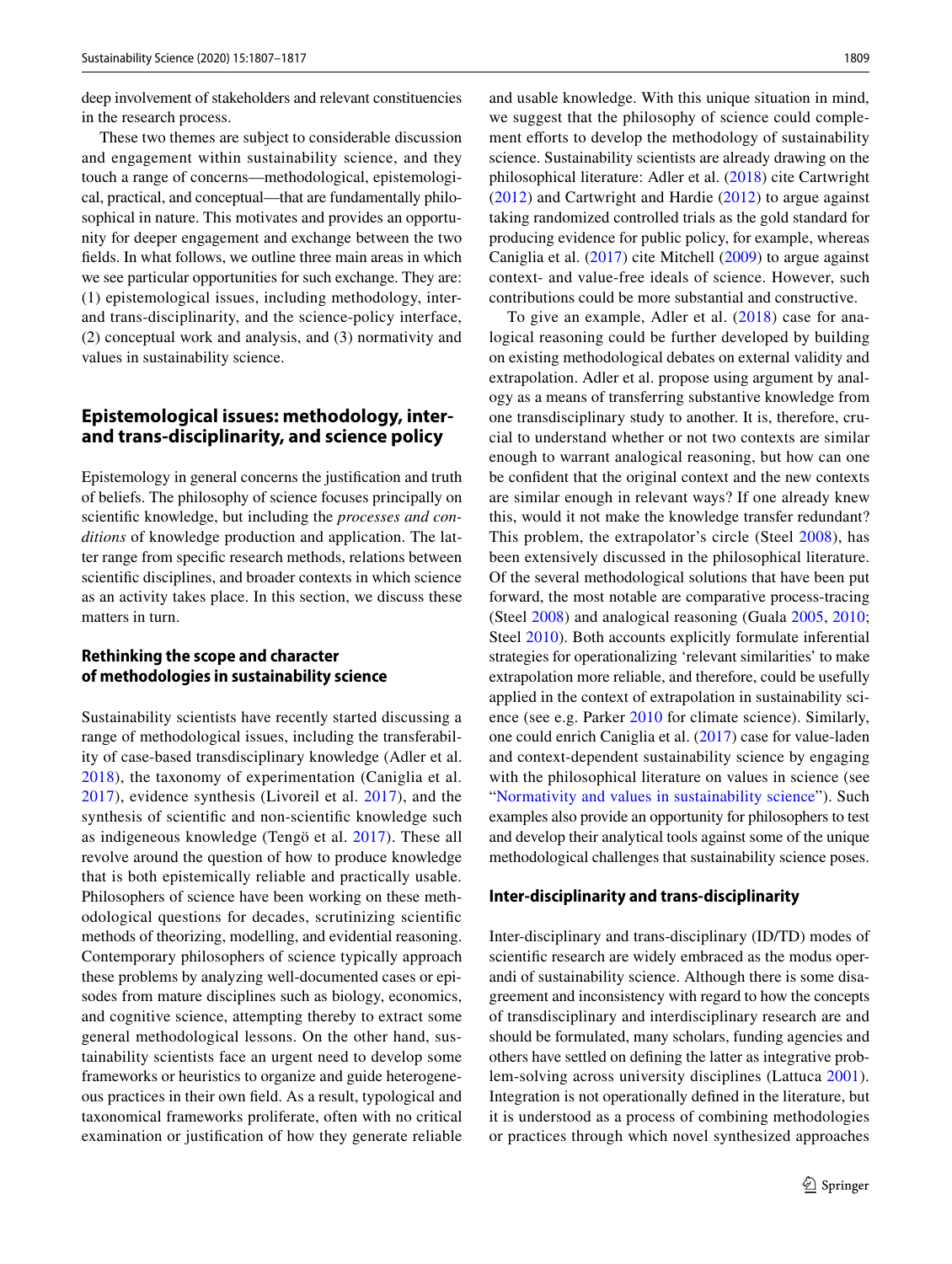would emerge (see Huutoniemi et al. [2010](#page-9-25)). Current disciplines, it is claimed, do not in themselves have efective methodologies for resolving sustainability problems. There is thus a need for methodological innovations that transgress current epistemic standards and norms within disciplines, and thereby force disciplines to aim toward specifc, problem-driven targets. This point serves to rationalize the need for problem-solving contexts to have efective ID. Simply combining methodologies, or applying them independently in the context of a joint research project, is usually considered a form of "mere" multidisciplinarity, which is deemed less effective and efficient than ID in terms of achieving satisfactory solutions (but see Mennes [2019\)](#page-10-19).

Transdisciplinarity is usually treated as a variation of interdisciplinarity, requiring that integrative interactions further include extra-academic stakeholders (Jahn et al. [2012](#page-9-20); Pohl et al. [2011](#page-10-20)). As such, the relevant problem-context is better able to represent the interests and knowledge of stakeholders in the problem, helping the scientifc process to devise more robust solutions. The literature on sustainability science has contributed substantially to the development and advocacy of transdisciplinary research, including as a means of handling so-called "wicked problems" (Bernstein [2015](#page-8-11)).

In our view, although plenty of research has been carried out to create strategies and plans for doing ID/TD (see Lang et al. [2012\)](#page-9-4) or parsing these concepts in terms of taxonomies (Klein [2010](#page-9-26)), some of the basic underlying motivations have yet to be properly articulated or tested. Why, for instance, is cross-border collaboration such a preferred means for implementing ID, particularly given that much effective interdisciplinary innovation has come about without strict collaboration (see e.g. Harman and Dietrich [2013\)](#page-9-27)? Arguably, ecological economics is a case in point of innovative benefts not being bound collaboratively to economists or traditional economics. Indeed many positions behind the contemporary enthusiasm for both ID and TD, in the science studies and elsewhere, seem to refect views that are not strictly based on epistemological argument—having a principally political or ideological dimension (Godin [1998;](#page-9-28) Jacobs [2013\)](#page-9-29)—and/or are not sufficiently justified in epistemological terms. More specifcally, they are not justifed with respect to the constraints under which efective science happens. Such views promote speculative optimism about the potential of these integrative forms of ID and TD, which has not been borne out in practice to the desired extent (see Yegros-Yegros et al. [2015\)](#page-10-21). Some of us have studied the epistemological and cognitive issues that arise in interactions between disciplines, and the ways in which the disciplinary structure of science drives the development of interdisciplinarity and transdisciplinarity in practice (MacLeod and Nagatsu [2016,](#page-10-22) [2018;](#page-10-23) MacLeod [2018](#page-10-24); Thorén and Persson [2013](#page-10-25); Thorén and Breian [2016;](#page-10-26) Persson et al. [2018;](#page-10-27) Koskinen and Mäki [2016](#page-9-30)). These critical analyses ultimately bolster enthusiasm for ID/ TD work by providing a methodological reality check, as it were, moving beyond speculative optimism and improving efficiency. Specifically, they should complement ID/TD typologies in sustainability science (Lang et al. [2012](#page-9-4); Brandt et al. [2013](#page-8-12)), giving them a better grounding in practice.

Two issues stand out in this regard. First, the disciplinefree ideal championed by some proponents of transdisciplinarity in sustainability science (Frodeman [2013;](#page-9-31) Spangenberg [2011](#page-10-9)), which is often founded on a general commitment to the methodology of systems dynamics, underestimates the role that disciplinary knowledge and methods should play. It is not clear why a discipline-free conceptualization is ideal, or how it can produce outcomes superior to a multidisciplinary or interdisciplinary model (Koskinen and Mäki [2016](#page-9-30)). Moreover, given that much current empirical work evolves from formal modelling frameworks developed in established disciplines (rather than, say, systems dynamics models), the discipline-free conceptualization of transdisciplinarity seems out of step with how it is commonly practiced.

This leads to the second issue, namely the relationship between natural and social science (Philipson et al. [2009](#page-10-28)). Many sustainability scientists consider it critical to overcome the obstacles generated by the diferent aims, concepts, norms, and methods that characterize these two broad felds. Indeed, some have argued that bringing the natural and social sciences together is a necessary precondition for their success (Jerneck et al. [2011](#page-9-2); Kates et al. [2001](#page-9-12)). This applies to very general diferences such as that between the goals of interpretation guiding some social sciences and the goals of explanation and prediction guiding natural science, as well as to more specifc diferences such as those between economics and ecology. Various philosophers have investigated the background assumptions and conceptual and methodological inconsistencies that inhibit efficient interaction across these disciplinary boundaries, such as diferent conceptions of "natural" and "artifcial" (DesRoches et al. [2019](#page-9-32); Inkpen and DesRoches [2019,](#page-9-33)[forthcoming](#page-9-34)), and diagnosing such impediments is at least a frst step toward overcoming them. Others have identifed methodological options for integrating data and concepts across boundaries into formal models such as Bayesian Belief Network methods, and these methods can be collected and evaluated in terms of their capacities to do so (MacLeod and Nagatsu [2018\)](#page-10-23).

If observations such as these are taken into account, the hope is that philosophers, in combination with others concerned with sustainability, might help to fashion more pragmatic approaches to ID and TD that are grounded in the affordances and constraints of existing methodologies and practices. This, in turn, could foster the formulation of norms and policies that incentivize such approaches. For example, model-coupling across disciplinary boundaries may not achieve fully optimal solutions to sustainability problems given the extent to which the coupled models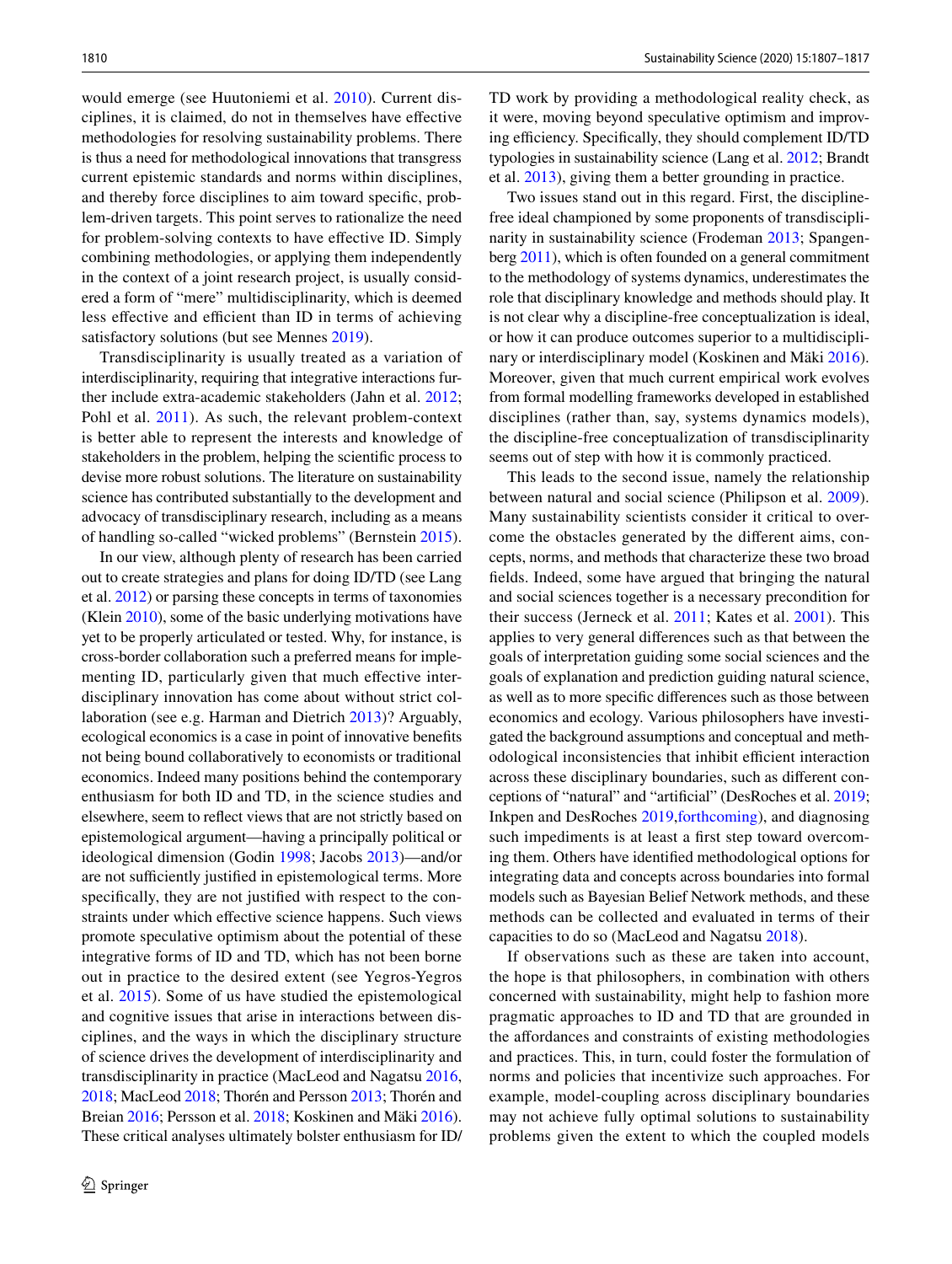rely on disciplinary legacy models. However, it does offer the potential for complex accounts of coupled human and natural systems to be brought to bear on difficult sustainability problems. Making such couplings function well is a substantial computational and mathematical problem, which demands its own theoretical work (Voinov and Shugart [2013](#page-10-29)). In contrast to most expectations of ID or TD, however, this work is primarily theoretical and does not directly concern a specifc sustainability problem. Nevertheless, it is inherently interdisciplinary, and arguably should be a target of funding policy.

#### **Social epistemology and science policy**

As noted above, sustainability and other societal problems have been strong drivers of recent policy trends toward funding problem-driven, interdisciplinary research. In turn, sustainability science has greatly benefted from these recent policy trends. However, one needs to ask whether this makes sustainability science not only more proftable for those who obtain the grants, but also better as a scientifc enterprise from the epistemic and practical perspectives. Evidence to this efect is surprisingly scarce. Meanwhile, some authors point out the negative unintended consequences of policy shifts toward inter- and transdisciplinarity (e.g. Ash [2019](#page-8-13)), and there is suspicion amongst some scientists that interdisciplinarity produces lower-quality outcomes (Leahey et al. [2017\)](#page-9-35). It is not yet known how these policy trends afect the reliability and relevance of the knowledge produced in the long run. Philosophers of science have long recognized that the quality of scientifc knowledge depends not only on individual geniuses but also on the social conditions under which science is practiced. Social epistemology is an approach in philosophy that focuses on the normative study of the social dimensions of scientifc knowledge and practice, $3$  and on the ways interactions between individuals and groups in scientifc communities afect the reliability of knowledge thus produced (Longino [1990;](#page-10-2) Kitcher [1993](#page-9-36)). These epistemic agents collaborate to fnd truths, but they also compete for scarce resources such as fame, funding, and tenure. Their choices and actions are restricted by rules and practices. Accordingly, by tinkering with institutional variables, science policy could have a substantial impact on the focus and outcomes of science. In recent years, too, philosophers of science have increasingly started not only to pay attention not only to the social but also to the institutional dimension of scientifc knowledge production. This

has resulted in normative work on how various institutional changes and incentives afect scientifc results, for example, and on the epistemic risks that arise from diferent funding incentives (cf. Reiss and Kitcher [2009;](#page-10-30) Turner [2019\)](#page-10-31).

The perspective of social epistemology raises several questions in sustainability science, some of which relate to the epistemic quality of the research. For example, how does an emphasis on the practical impact (e.g. solution-orientation, work with extra-academic partners) afect the reliability of the produced knowledge? Is there a trade-of between the immediate gain of applicable knowledge and the longterm development of general theoretical knowledge, which might turn out to be valuable later in unexpected domains (e.g. evolutionary game theory)? How does the demand for interdisciplinary collaboration afect the reliability of traditional disciplinary norms and standards? How do we strike a practical balance when there are trade-ofs between ethical demands such as inclusiveness, and epistemic demands such as predictive accuracy? Other questions concern the future of the feld. Currently, for instance, sustainability science seems to beneft from the trends in science policy, but it is known that policy trends change. What happens to sustainability science and the momentum toward methodological standardization when sustainability loses its political appeal as an organizational principle for science policy? What are the risks in allowing science policy to determine a discipline's course instead of letting it evolve according to more endogenous factors? These are some of the most pressing questions of social epistemology that sustainability science needs to address if it is to outlive current policy trends and develop into a mature, epistemically successful feld.

## **Conceptual work for sustainability science**

Scrutinizing the meanings and uses of scientifc concepts is a standard, traditional activity in the philosophy of science. This includes analyzing general concepts discussed above, such as theory, model, or evidence, in an epistemological context, as well as those associated with specifc disciplines such as species or gene in biology, symmetry in physics, and preference in economics. Within cognitive science, even the concept of *concept* has been analyzed extensively. Meanwhile, sustainability scientists draw on abstract concepts from a wide range of disciplines, and develop and deploy them in new and diferent contexts in which they may well carry different meanings and implications. As a result, notions such as adaptive capacity, social-ecological system, complex adaptive system, self-organization, Anthropocene, ecosystem services, vulnerability, adaptation, complexity and resilience—to name a few—all qualify as potentially benefting from philosophical analysis. There are several

<span id="page-4-0"></span><sup>&</sup>lt;sup>3</sup> Normativity in this context concerns both how best to arrange social conditions for robust knowledge (normative epistemology), and how to ethically evaluate certain knowledge practice in terms of justice, equity, and so on (normative ethics). We focus mainly on the former in this section.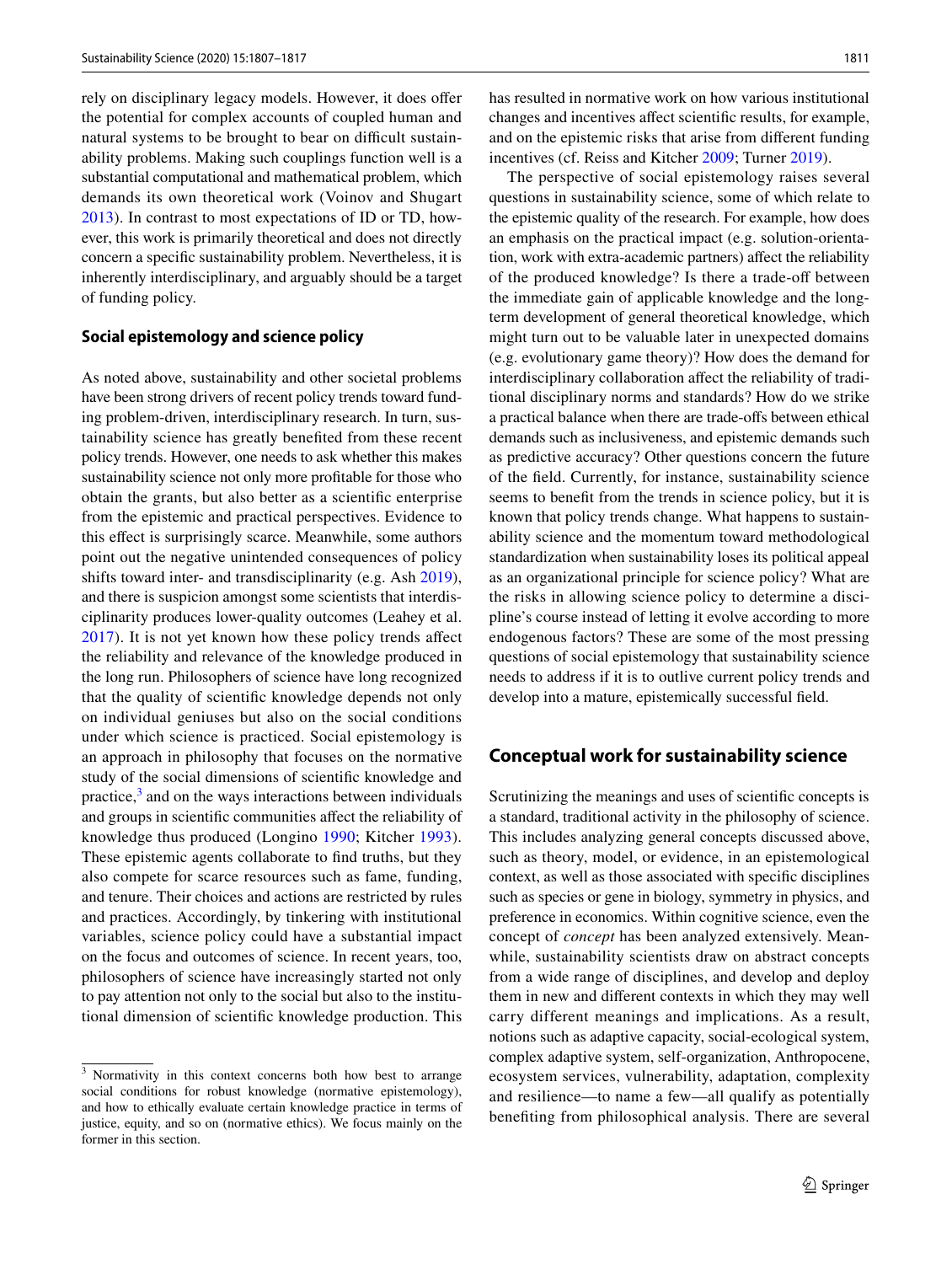reasons to assume that such a venture could be of use within sustainability science.

To begin with, sometimes there is a need to develop better, more consistent or precise defnitions. This is especially true in specifc situations and technical contexts, and is particularly relevant to sustainability science in which concepts and terms from diferent disciplines frequently intersect. Among the major issues requiring conceptual clarity are the ontological, in other words, basic questions about what exists. The concept of resilience is a case in point. As a notion, it has been used in a range of disciplines, and draws from current usage in ecology, psychology, and economics (Thorén [2014](#page-10-32),[2020](#page-10-33)). Ontological subtleties have practical implications in the present context. What does it mean for a complex adaptive system to persist through time? How can one distinguish between the adaptation of a system and the transformation of one system into another? Conceptual clarity in such matters is crucial for operationalizing phenomena efectively, generalizing results, and extracting the correct empirical implications from abstract theories and models.

Nevertheless, precise defnitions providing necessary and sufficient conditions are not always desirable (Strunz  $2012$ ; see also Thorén [2014](#page-10-32); Brandt and Jax [2007](#page-8-14)). In the context of moral psychology, for example, Stich [\(2018](#page-10-35)) recently argued that the concept of *morality* did not pick out a natural kind and that, as a result, decades of work attempting to defne "morality" in a principled way had been a waste of time. Others point out that concepts such as resilience and ecosystem services are boundary objects (Brandt and Jax [2007](#page-8-14); Abson et al. [2014](#page-8-15))—that is to say, concepts that are rigid enough to maintain identity across sites whilst at the same time being sufficiently flexible to accommodate local needs (Star and Griesemer [1989\)](#page-10-36), thus better serving interdisciplinary ends. Sustainability in itself is frequently described as something like a "discursive feld" (Caradonna [2014](#page-8-5)) in which the lack of a precise and commonly agreed upon defnition is neither avoidable nor reason to be dismissive of the notion itself. Thus, determining when concepts do require principled defnitions and when they do not may well be a difficult conceptual problem in its own right, and one that philosophers are directly trained to address.

Moreover, it seems that there is a wealth of thick evaluative concepts in the domain of sustainability, in which normative and descriptive elements are inextricably intertwined (Putnam [2002](#page-10-37); Williams [1985,](#page-10-38) cf. Gallie [1956](#page-9-37)). Questions regarding values—as we discuss in the next section—thus become unavoidable, despite the fact that they might fall beyond the scope of science. Alternatively, concepts may play other extra-scientifc roles such as *motivating* sustainable behavior rather than explaining it. All these issues nevertheless fall under the heading of conceptual analysis, as we understand it, further illustrating the fruitfulness of thinking about concepts in a thorough and rigorous way.

Third, and perhaps most importantly, conceptual analysis can increase the efficiency and effectiveness of interdisciplinary work. Many of the most basic concepts addressed in the literature are basic precisely because of their afordance for integration across disciplinary boundaries. The concept ecosystem services was proposed to facilitate the integration of economics with ecology, for example, and many have had high hopes that the concept resilience will make modelling frameworks of population ecology available to the social sciences (see Abson et al. [2014\)](#page-8-15). Although these concepts do serve to identify certain similarities shared by phenomena across contexts, there is much more to theoretical and methodological integration than the mere identifcation of similarities. When these concepts are operationalized in diferent empirical domains it is often hard to determine the explanatory value of the similarities they pick out. For instance, the concept of resilience has been applied to many diferent types of systems, yielding notions of ecological resilience, social-ecological resilience, community resilience, and psychological resilience—to mention just a few (see e.g. Berkes et al. [2013](#page-8-16); Thorén [2014](#page-10-32); Fraccascia et al. [2018\)](#page-9-38). However, the causal mechanisms that explain resilience in these domains are radically diferent, hence it is far from clear how describing them all as resilient enhances explanatory or predictive power. Genuine integration requires detailed analysis of the concepts being integrated, which is sufficient to connect abstract similarities with the concrete observations that need to be explained and predicted.

Finally, given the practical focus of sustainability science, it is necessary for conceptual work to facilitate the application of scientifc knowledge, in addition to its production. The importance of such applications is evidenced in the growing attention given to "green nudges" in recent years (Schubert [2017\)](#page-10-39). However, much of this attention is focused on ethical value rather than the ways in which scientifc knowledge can be applied in executing green nudges efectively. Ethical work is not necessarily conceptual in the sense emphasized here. Davis et al. [\(2018\)](#page-9-7), in contrast, drawing on the literature concerning the evolution of social norms and cooperation, develop the concept of normative motivation, which they use to argue that interventions designed to promote sustainable behavior have overlooked a crucial source of motivation. Existing interventions focus almost entirely on individuals' instrumental motivation to adopt sustainable behavior—desires based on instrumental means for achieving other goals such as reducing taxes or avoiding fnes. Yet humans also possess an innate and universal capacity to internalize norms, or to acquire the intrinsic motivation to do what is right and to avoid what is wrong, regardless of the instrumental costs and benefts. Because such motives evolved precisely to perform the function of producing costly, prosocial cooperation, they are at the same time independent of motives of self-interest and therefore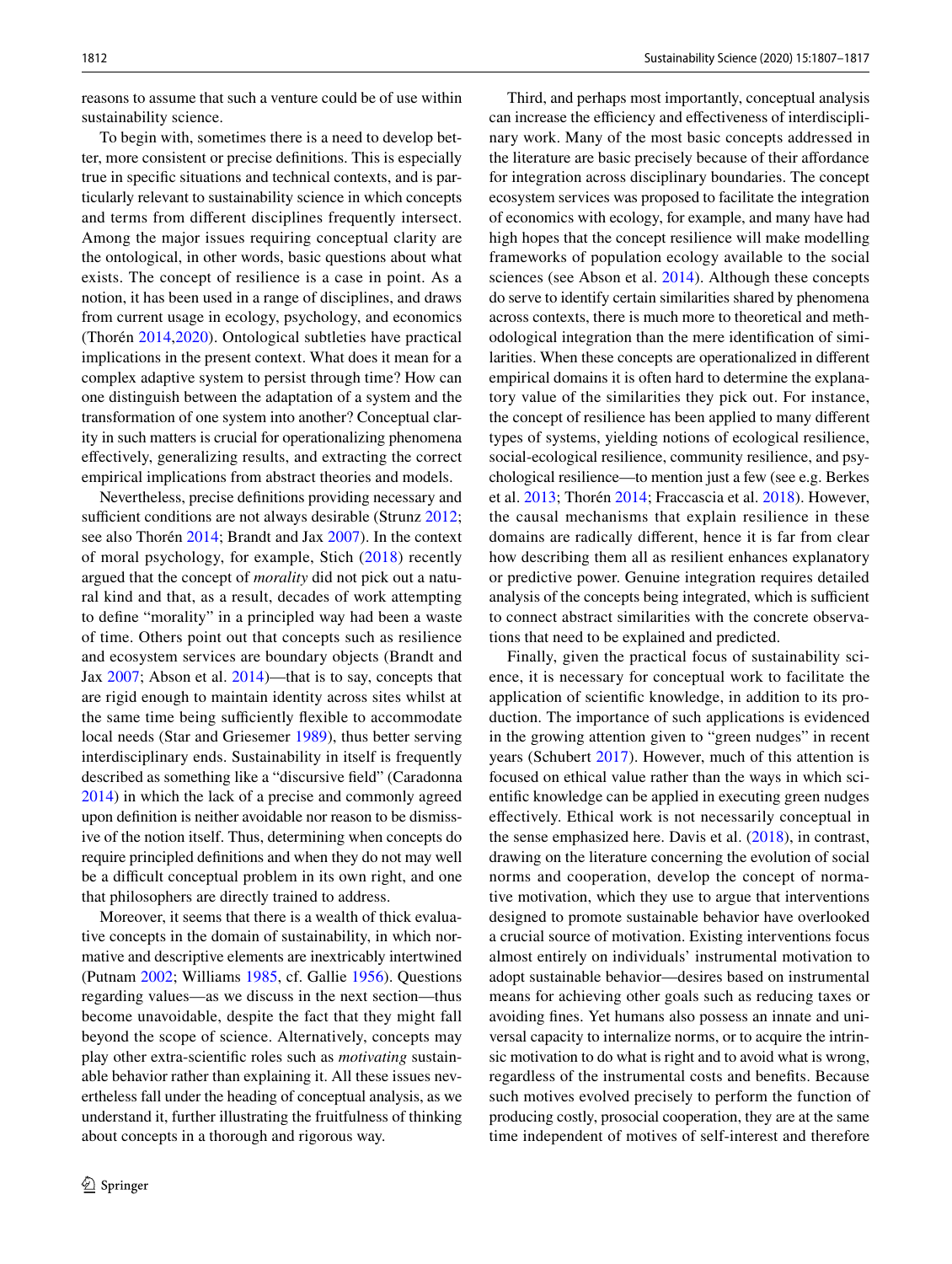potentially very powerful. Moreover, in that particular normative motivations are transmitted culturally through social learning, they have the potential to spread rapidly and to be maintained at equilibrium in populations by the natural dynamics of cultural evolution, without requiring governments to pay the costs of monitoring and regulation. This illustrates how conceptual work within the social sciences could promote the application of scientifc knowledge to the practical goals of sustainability.

We thus envisage conceptual work not only as the disambiguation and refnement of defnitions—although this is sometimes important—but also as the development of new concepts, and the transfer of "old" concepts into "new" domains across disciplinary boundaries (experimental philosophers have begun this inquiry, see Robinson et al. [2019](#page-10-40)). This may well require sensitivity to and knowledge of the historical development of the science, in addition to familiarity with current meanings, uses and applications across a variety of contexts. We take such work to be its own form of interdisciplinary endeavor, in which methods and skills from the humanities are deployed in the service of sustainability science.

# **Normativity and values in sustainability science**

No sustainability scientist would assert that the feld operates independently of values.<sup>4</sup> On the contrary, it is, and ought to be, replete with value judgements. Wiek et al. ([2011](#page-10-41)) argue that sustainability scientists should be trained to be "normatively competent," to develop interventions that make the world a better—more sustainable—place. Normative competence is commonly defned as "the ability to collectively map, specify, apply, reconcile, and negotiate sustainability values, principles, goals, and targets. This capacity enables, frst, to collectively assess the (un-)sustainability of current and/or future states of social-ecological systems and, second, to collectively create and craft sustainability visions for these systems. This capacity is based on acquired normative knowledge including concepts of justice, equity, socialecological integrity, and ethics" (Wiek et al. [2011](#page-10-41), 209). If sustainability scientists are encouraged to become normatively competent, certain value judgments are explicitly and

systematically integrated into the feld even if they disagree on the exact nature and role of such judgements in specifc contexts.

Arguably, value commitments and a strong sense of urgency to resolve pressing environmental problems serve as the ultimate motivation of most sustainability scientists. They insist that values not only guide their decisions about which research projects to pursue, but also may legitimately infuence some scientifc inferences. For example, when the stakes are high and the consequences of being incorrect are severe or catastrophic, it seems that (non-epistemic) ethical values should infuence (epistemic) decisions about what counts as sufficient evidence for accepting scientific claims. However, the putative roles of such values in science raise serious questions about scientifc objectivity (Nelson and Vucetich [2012;](#page-10-0) Mitchell [2009](#page-10-3)). The standard, value-free ideal of science insists that ethical values and justice should have *no* influence over the reasoning of scientists, whose concerns should be restricted solely to epistemic values such as explanatory power and empirical accuracy, particularly when it comes to hypothesis testing (Douglas [2009](#page-9-5)). In the face of these well-documented worries, sustainability science will need a compelling story that explains why such non-epistemic values are scientifcally legitimate.

Consider, for example, the hypothesis that Equilibrium Climate Sensitivity (ECS) is between 1.5 and 4.5 ℃. Accepting or rejecting this hypothesis would have signifcant consequences for practical action and, therefore, one might suppose that the decisions to accept or reject it should depend in part on ethical value judgements that concern the wider social implications and risks of making an error. This is known among philosophers of science as the argument from inductive risk, which consists of three propositions: (1) one central aim of scientifc inference is to decide whether to accept or reject hypotheses; (2) decisions about whether to accept or reject a scientifc hypothesis can have implications for practical action, and when this happens, acceptance decisions should depend in part on non-epistemic value judgements about the costs of error; (3) therefore, non-epistemic values can legitimately infuence scientifc inference (Douglas [2009](#page-9-5); Steel [2015](#page-10-4)).

In fact, the extent to which science is and ought to be free of non-epistemic values is hotly disputed (see Longino [1990](#page-10-2); Brown [2013](#page-8-17); Douglas [2013](#page-9-39); Elliott and McKaughan [2014](#page-9-40); Steel [2015](#page-10-4); Winsberg [2018](#page-10-1)). Without defending a particular form of the argument from inductive risk, our point is simply to insist that it is crucial for the success of sustainability science (1) to justify how some values, including the ethical values of sustainability scientists, may legitimately enter into science, and (2) to design methods and institutions capable of countering the problematic biases that values might produce (see Longino [1990;](#page-10-2) Brown [2013;](#page-8-17) Douglas [2013;](#page-9-39) Elliott and McKaughan [2014;](#page-9-40) Steel [2015\)](#page-10-4).

<span id="page-6-0"></span><sup>4</sup> We follow the standard categorization of values as epistemic and non-epistemic in the philosophy of science. The former concerns what you value in knowledge (empirical accuracy, generality, etc.); the latter concerns everything else. This conventional categorization is not meant to implicitly value knowledge more than other things we care about, but it is a useful way to organize thoughts when talking about values in the context of an enterprise (viz., science) that is fundamentally oriented toward epistemic goals.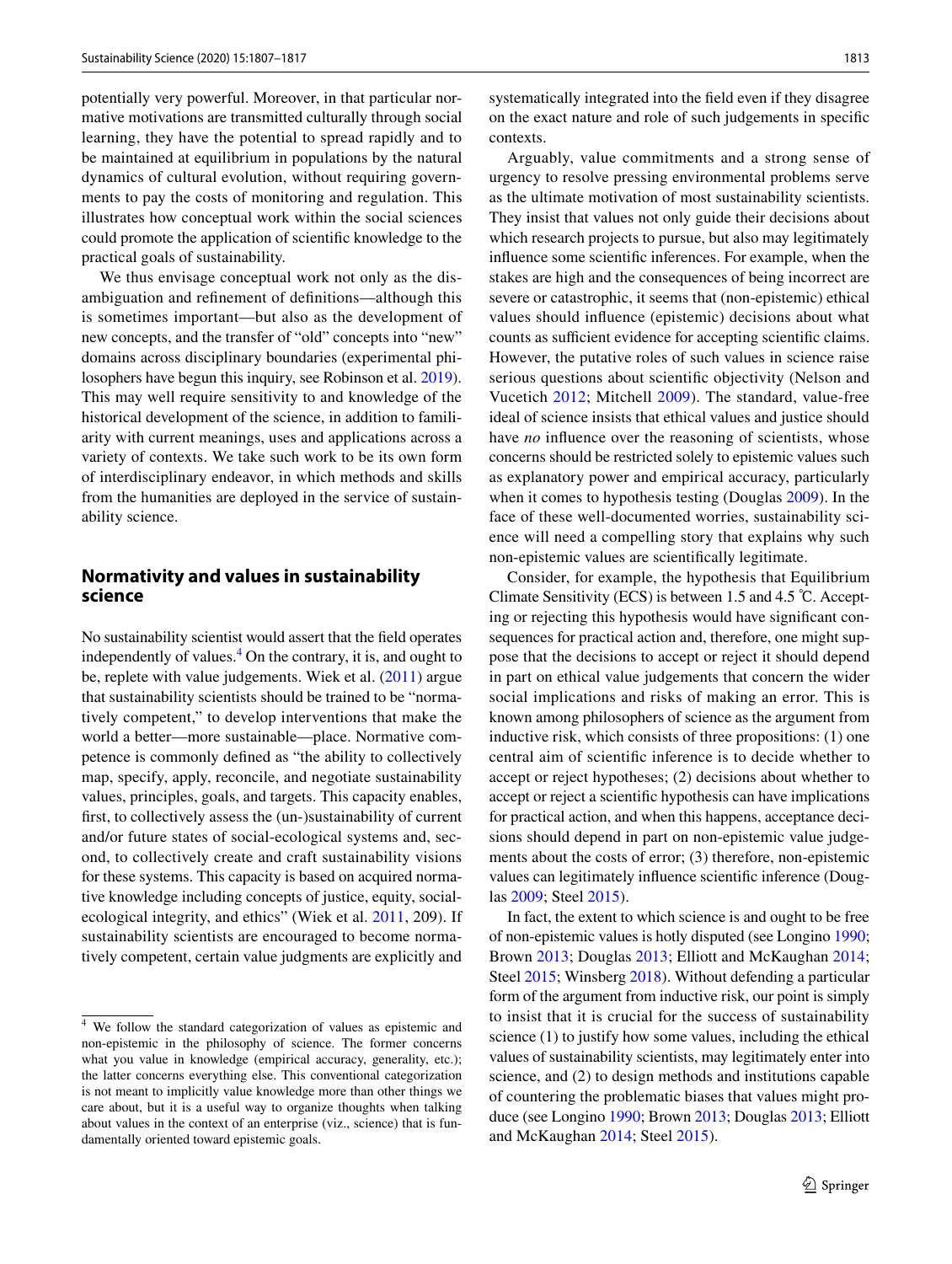Another way in which non-epistemic values enter sustainability science is through the choice of management or decision-making models. The growing use of formal decision-support modelling frameworks (e.g. Bayesian network analysis methods; multi-criteria decision analysis methods; integrated assessment modelling) (see Benson and Stephen-son [2018](#page-8-18)) raises important questions regarding the trade-off between epistemic and ethical values (Vezér et al. [2018](#page-10-42)). Although the propagation and standardization of a relatively small number of modelling frameworks or templates have the methodological advantage of facilitating theoretical work and model development (Humphreys [2004;](#page-9-41) MacLeod and Nagatsu [2018\)](#page-10-23), relying on the same set of models could also embed assumptions that bias outcomes and undermine reliability (Wimsatt [2007\)](#page-10-43). Analogously, focusing on the same set of management models could produce ethical biases, implicitly prioritizing some values over others, often for epistemic reasons, without sufficient ethical justification. As such, decision-making models may face a trade-off between epistemic values (such as operationalizability, computability, and rigor) and the inclusion of relevant ethical values. Philosophers' model-focused analysis, as well as case studies conducted by science and technology scholars (e.g. Zeiss and Van Egmond [2014](#page-10-44)) could enhance understanding of how such trade-offs figure in practice.

Although distinguishing between epistemic and nonepistemic (including ethical) values may be very difficult in concrete cases (Schneider et al. [2019\)](#page-10-45), it has signifcant merit in terms of illuminating diferent aspects of normative orientation. An additional challenge related to analytic engagement with norms and values concerns the practice of sustainability science: given the complex collaborations involving diverse experts and multiple stakeholders, values are applied in pluralistic ways that may well be implicit and mutually conficting. Although exposing implicit values and negotiating among them remains an essential task in sustainability research (Fazey et al. [2018](#page-9-18)), the last few decades have witnessed a proliferation of tailored ethical approaches (such as bioethics and indigenous studies), which although not always compatible, have often guided the scientifc outcomes of inter- and transdisciplinary collaboration in the feld. Unlike traditional philosophers of science, who are overwhelmingly concerned with keeping illegitimate nonepistemic values out of science, sustainability scientists openly accept them but have not, in general, addressed the issue of illegitimate non-epistemic values. In practice, sustainability scientists acknowledge the distinction between the variety of non-epistemic values held by the (1) actors or stakeholders involved, (2) sustainability scholars and scientists, and (3) on-the-ground decision-makers, although the roles of these non-epistemic values in sustainability research tend to be discussed only in vague terms (Horcea-Milcu et al. [2019\)](#page-9-42). The resulting "messy" ethical frameworks have

sometimes contributed to unclear scientifc outcomes, making it difficult to align research approaches and to transfer or extrapolate results from case studies to wider research areas (Luederitz [2016](#page-9-43); Adler et al. [2018\)](#page-8-1). As mentioned above with regard to conceptual analysis, dissecting which specifc values are in play and how values enter into sustainability science requires detailed attention to how epistemic and ethical values are embedded in concrete scientifc practices.

Consider, for example, research on sustainable food systems: there is a highly polarized debate between agricultural intensification, focusing on increased efficiency in food production, and agro-ecology, focusing on paradigm change in the design and governance of food systems. Although both sides are committed to sustainability, their scientifc approaches diverge because of mutually incompatible systems of values: increasing efficiency of the current system vs. a fundamental re-designing (Clapp [2018\)](#page-8-3). Implicit and complex value commitments of this kind are present in the day-to-day research of sustainability scientists, and traditional frameworks of ethical assessment are insufficient in terms of exposing them. Making such value commitments explicit may require alternative ethical frameworks that are specifc to sustainability science, with its value-laden contexts dominated by complexity and urgency (Whitbeck [2011](#page-10-46); Stojanovic [2019](#page-10-47)). These frameworks must be able to explicate the practical, ethical, and epistemic value judgements embedded in research practices, and suggest ways to integrate them in a transparent and accessible way.

# **Conclusion**

Sustainability science is stepping into novel territory in its efort to achieve practical scientifc outcomes in highly complex and context-rich problem-solving environments. This territory is not a complete terra incognita, however, in that one can consult various maps developed in the philosophy of science and its neighboring felds that have examined a wide range of diverse scientifc practices, both historical and contemporary. In this overview article, we have briefy sketched three key areas in which these prior insights may contribute to the development of sustainability science. The frst concerns epistemology and methodology: we illustrate how the production of reliable and usable knowledge is supported by the analysis of (a) inferential strategies such as analogical reasoning, (b) new practices such as inter- and transdisciplinary research, and (c) social and institutional conditions such as science policy that incentivize new research practices. The second concerns conceptual issues: we illustrate how philosophical analysis can (a) make key concepts in sustainability science clear and precise, (b) identify the functions of necessarily ambiguous and thick evaluative concepts, and (c) develop new concepts that are useful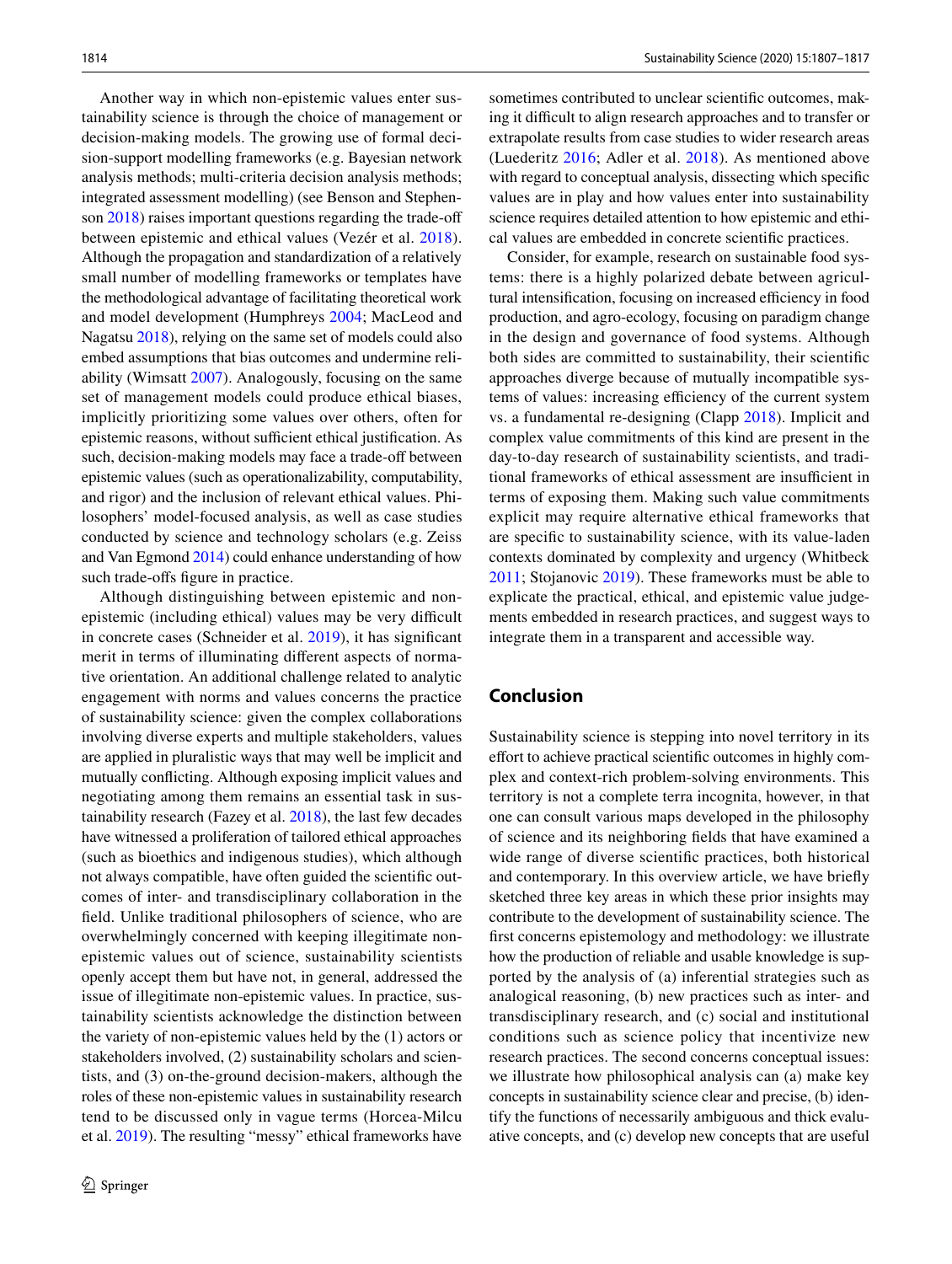for applying sustainability science to the practical goals of sustainability. The third area concerns normative and ethical issues, and we highlight the importance of (a) making the role of values in scientifc inferences explicit and legitimate, (b) identifying and untangling tensions between epistemic and ethical values, and (c) developing context-specifc ethical frameworks for complex and urgent decision-making.

This sampling of issues reflects the authors' areas of expertise, and it is not meant to be an exhaustive list of ways in which the philosophy of science, let alone philosophy in general, can contribute to sustainability science. We conclude by refecting on a few options for further developing a philosophy of sustainability science that sustainability scientists might recognize as relevant and useful. First, and most obviously, more philosophers of science should take an interest in sustainability science. Specifcally, we need to engage more with its novel and evolving practices such as ID/TD research, experimentation, and action-oriented research with explicit ethical commitments, and to develop relevant tools. Second, and more subtly, these features should be examined critically on epistemic, conceptual and normative grounds, but not as anomalies to some idealized scientifc method. Philosophers of social science tell us that it is more productive to directly engage with the unique challenges in studying human behavior, the mind, society and so on than to decide pre-scientifcally whether social science can become a 'genuine' science like physics (e.g., Guala [2007\)](#page-9-44). Philosophers interested in sustainability science should adopt a similar, complementary approach (cf. Chang [2004\)](#page-8-19), remaining empirically informed about, and participating in, developments in the feld. Third, this requires more constructive interactions between philosophers and sustainability scientists, including joint research as well as critical correspondence.<sup>[5](#page-8-20)</sup> We hope that these thoughts will stimulate productive interactions between the two communities in the future.

**Acknowledgements** Open access funding was provided by University of Helsinki including Helsinki University Central Hospital. We thank three anonymous reviewers and Dave Abson for their valuable comments. This research received HELSUS seed funding (2019).

**Open Access** This article is licensed under a Creative Commons Attribution 4.0 International License, which permits use, sharing, adaptation, distribution and reproduction in any medium or format, as long as you give appropriate credit to the original author(s) and the source, provide a link to the Creative Commons licence, and indicate if changes were made. The images or other third party material in this article are included in the article's Creative Commons licence, unless indicated otherwise in a credit line to the material. If material is not included in the article's Creative Commons licence and your intended use is not permitted by statutory regulation or exceeds the permitted use, you will need to obtain permission directly from the copyright holder. To view a copy of this licence, visit<http://creativecommons.org/licenses/by/4.0/>.

#### **References**

- <span id="page-8-15"></span>Abson DJ, von Wehrden H, Baumgärtner S, Fischer J, Hanspach J, Härdtle W, Heinrichs H, Klein AM, Lang DJ, Martens P, Walmsley D (2014) Ecosystem services as a boundary object for sustainability. Ecol Econ 103:29–37
- <span id="page-8-1"></span>Adler C, Hirsch Hadorn G, Breu T, Wiesmann U, Pohl C (2018) Conceptualizing the transfer of knowledge across cases in transdisciplinary research. Sustain Sci 13(1):179–190
- <span id="page-8-13"></span>Ash MG (2019) Interdisciplinarity in historical perspective. Perspect Sci 27(4):619–642
- <span id="page-8-7"></span>Balvanera P, Daw TM, Gardner TA, Martín-López B, Norström AV, Speranza CI, Spierenburg M, Bennett EM, Farfan M, Hamann M, Kittinger JN, Luthe T, Maass M, Peterson GD, Perez-Verdin G (2017) Key features for more successful place-based sustainability research on social-ecological systems: a programme on ecosystem change and society (PECS) perspective. Ecol Soc. <https://doi.org/10.5751/ES-08826-220114>
- <span id="page-8-18"></span>Benson AJ, Stephenson RL (2018) Options for integrating ecological, economic, and social objectives in evaluation and management of fsheries. Fish Fish 19(1):40–56
- <span id="page-8-16"></span>Berkes F, Ross H (2013) Community resilience: toward an integrated approach. Soc Nat Res 26(1):5–20
- <span id="page-8-11"></span>Bernstein JH (2015) Transdisciplinarity: a review of its origins, development, and current issues. J Res Pract 11(1):R1
- <span id="page-8-0"></span>Bettencourt LMA, Kaur J (2011) Evolution and structure of sustainability science. Proc Natl Acad Sci 108(49):19540–19545
- <span id="page-8-14"></span>Brand F, Jax K (2007) Focusing the meaning(s) of resilience: resilience as a descriptive concept and a boundary object. Ecol Soc 12(1):1–23
- <span id="page-8-12"></span>Brandt P, Ernst A, Gralla F, Luederitz C, Lang DJ, Newig J, Reinert F, Abson DJ, von Wehrden H (2013) A review of transdisciplinary research in sustainability science. Ecol Econ 92:1–15 **(Land Use)**
- <span id="page-8-17"></span>Brown MJ (2013) Values in science beyond underdetermination and inductive risk. Philos Sci 80(5):829–839
- <span id="page-8-6"></span>Brundtland G. (1987). Report of the World Commission on Environment and Development. Our Common Future. United Nations General Assembly document A/42/427.Oxford University Press.
- <span id="page-8-2"></span>Caniglia G, Schäpke N, Lang DJ, Abson DJ, Luederitz C, Wiek A, Laubichler MD, Gralla F, von Wehrden H (2017) Experiments and evidence in sustainability science: a typology. J Clean Prod 169:39–47
- <span id="page-8-5"></span>Caradonna J (2014) Sustainability: a history. Oxford University Press, Oxford
- <span id="page-8-10"></span>Cartwright N (2012) Will this policy work for you? Predicting efectiveness better: how philosophy helps. Philos Sci 79(5):973–989
- <span id="page-8-4"></span>Cartwright N, Hardie J (2012) Evidence-based policy: a practical guide to doing it better. Oxford University Press, Oxford
- <span id="page-8-9"></span>Cash DW, Clark WC, Alcock F, Dickson NM, Eckley N, Guston DH, Jäger J, Mitchell RB (2003) Knowledge systems for sustainable development. Proc Natl Acad Sci USA 100(14):8086–8091. [https](https://doi.org/10.1073/pnas.1231332100) [://doi.org/10.1073/pnas.1231332100](https://doi.org/10.1073/pnas.1231332100)
- <span id="page-8-19"></span>Chang H (2004) Inventing temperature: measurement and scientifc progress. Oxford University Press, Oxford
- <span id="page-8-3"></span>Clapp J (2018) Mega-mergers on the menu: corporate concentration and the politics of sustainability in the global food system. Global Environ Politics 18(2):12–33
- <span id="page-8-8"></span>Clark WC (2007) Sustainability science: a room of its own. Proc Natl Acad Sci USA 104(6):1737–1738. [https://doi.org/10.1073/](https://doi.org/10.1073/pnas.0611291104) [pnas.0611291104](https://doi.org/10.1073/pnas.0611291104)

<span id="page-8-20"></span><sup>5</sup> For example, this article was written by philosophers, but it has benefted greatly from critical comments given by anonymous reviewers who are experts in sustainability science.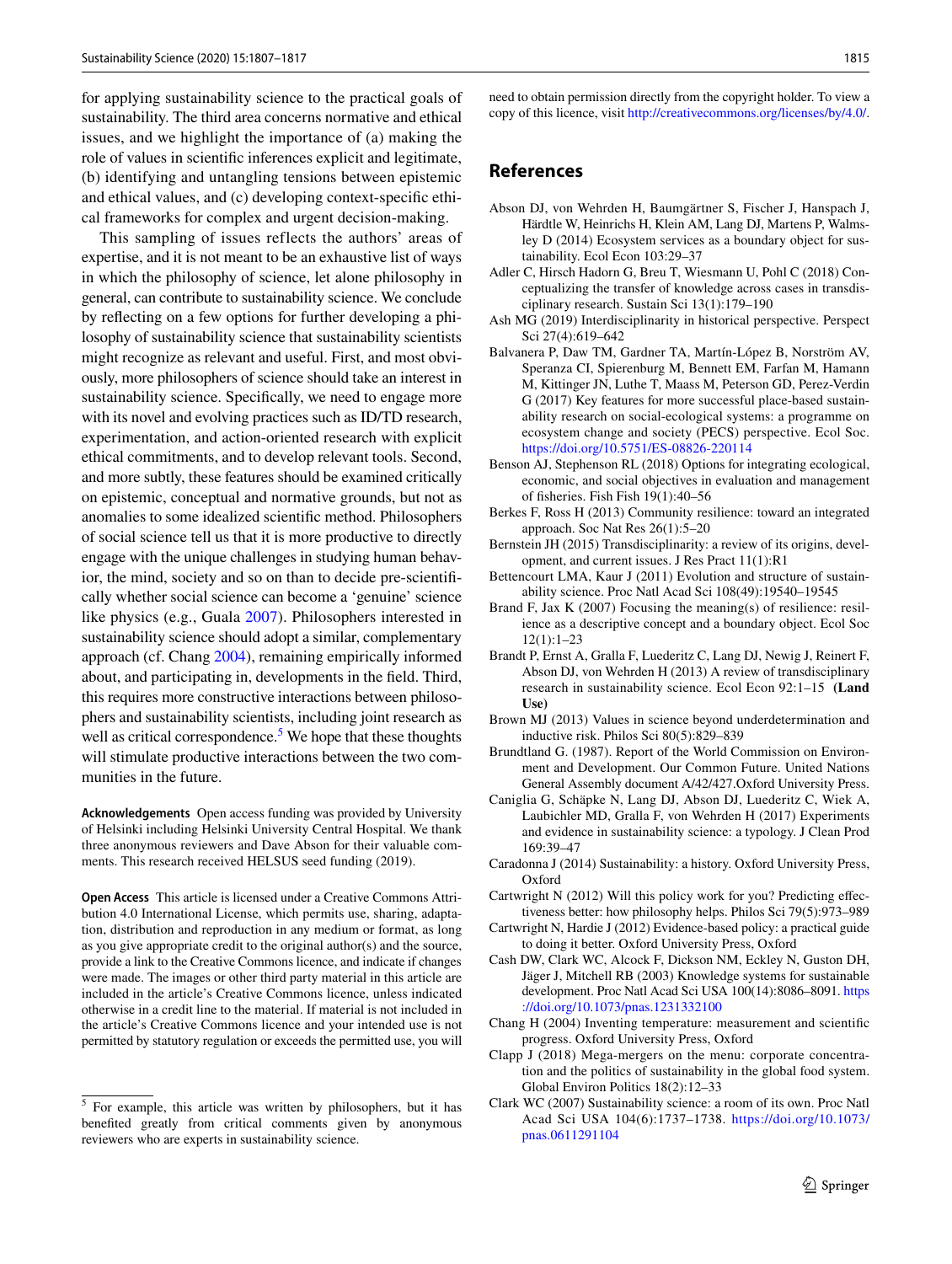- <span id="page-9-15"></span>Clark WC, Van Kerkhoff L, Lebel L, Gallopin GC (2016) Crafting usable knowledge for sustainable development. Proc Natl Acad Sci USA 113(17):4570–4578
- <span id="page-9-0"></span>Clark WC, Dickson NM (2003) Sustainability science: the emerging research program. Proc Natl Acad Sci 100(14):8059–8061
- <span id="page-9-14"></span>Costanza R (ed) (1991) Ecological economics: the science and management of sustainability. Columbia University Press, New York
- <span id="page-9-13"></span>Costanza R (2019) Ecological Economics 1☆. In: Fath B (ed) Encyclopedia of Ecology. Elsevier, Amsterdam, pp 258–264
- <span id="page-9-7"></span>Davis T, Hennes EP, Raymond L (2018) Cultural evolution of normative motivations for sustainable behaviour. Nat Sustain 1(5):218–224
- <span id="page-9-32"></span>DesRoches CT, Inkpen SA, Green TL (2019) The eroding artifcialnatural distinction? some consequences for ecology and economics. In: Nagatsu M, Ruzzene A (eds) Contemporary philosophy and social science: An interdisciplinary dialogue, chapter 2. Bloomsbury Publishing, London, pp 39–57
- <span id="page-9-11"></span>Díaz-Reviriego I, Turnhout E, Beck S (2019) Participation and inclusiveness in the intergovernmental science-policy platform on biodiversity and ecosystem services. Nat Sustain 2:457–464. <https://doi.org/10.1038/s41893-019-0290-6>
- <span id="page-9-5"></span>Douglas H (2009) Science, policy, and the value-free ideal. University of Pittsburgh Press, Pittsburgh
- <span id="page-9-39"></span>Douglas H (2013) The value of cognitive values. Philos Sci 80(5):796–806
- <span id="page-9-40"></span>Elliott KC, McKaughan DJ (2014) Nonepistemic values and the multiple goals of science. Philos Sci 81(1):1–21
- <span id="page-9-18"></span>Fazey I, Schäpke N, Caniglia G, Patterson J, Hultman J, van Mierlo B, Säwe F, Wiek A, Wittmayer J, Aldunce P, Al Waer H, Battacharya N, Bradbury H, Carmen E, Colvin J, Cvitanovic C, D'Souza M, Gopel M, Goldstein B, Wyborn C (2018) Ten essentials for action-oriented and second order energy transitions, transformations and climate change research. Energy Res Soc Sci 40:54–70
- <span id="page-9-38"></span>Fraccascia L, Giannoccaro I, Albino V (2018) Resilience of complex systems: state of the art and directions for future research. Complexity 2018(2):1–44
- <span id="page-9-31"></span>Frodeman R (2013) Interdisciplinarity, Communication, and the Limits of Knowledge. In: O'Rourke M, Crowley S, Eigenbrode SD, Wulfhorst JD (eds) Enhancing communication and collaboration in cross-disciplinary research. Sage, Thousand Oaks, pp 103–116
- <span id="page-9-37"></span>Gallie WB (1956) Essentially contested concepts. Proceed Aristot Soc 56:167–198
- <span id="page-9-28"></span>Godin B (1998) Writing performative history: the new new Atlantis? Soc Stud Sci 28(3):465–483
- <span id="page-9-22"></span>Guala F (2005) The methodology of experimental economics. Cambridge University Press, Cambridge
- <span id="page-9-44"></span>Guala F (2007) The philosophy of social science: metaphysical and empirical. Philos Compass 2(6):954–980
- <span id="page-9-23"></span>Guala F (2010) Extrapolation, analogy, and comparative process tracing. Philos Sci 77(5):1070–1082
- <span id="page-9-27"></span>Harman O, Dietrich MR (eds) (2013) Outsider scientists: routes to innovation in biology. University of Chicago Press, Chicago
- <span id="page-9-21"></span>Hertz T, Mancilla Garcia M, Schlüter M (2020) From nouns to verbs: how process ontologies enhance our understanding of socialecological systems understood as complex adaptive systems. People Nat 00:1–11
- <span id="page-9-42"></span>Horcea-Milcu A, Abson DJ, Apetrei CI et al (2019) Values in transformational sustainability science: four perspectives for change. Sustain Sci 14:1425–1437.<https://doi.org/10.1007/s11625-019-00656-1>
- <span id="page-9-25"></span>Huutoniemi K, Klein JT, Bruun H, Hukkinen J (2010) Analyzing interdisciplinarity: typology and indicators. Res Policy 39(1):79–88
- <span id="page-9-19"></span>Huutoniemi K, Tapio P (eds) (2014) Transdisciplinary sustainability studies: a heuristic approach. Routledge, Abingdon

<span id="page-9-8"></span>Hulme M (2011) Meet the humanities. Nat Clim Change 1:177–179

<span id="page-9-41"></span>Humphreys P (2004) Extending ourselves: computational science, empiricism, and scientifc method. Oxford University Press, Oxford

- <span id="page-9-33"></span>Inkpen SA, DesRoches CT (2019) Revamping the image of science for the anthropocene. Philos Theor Pract Biol 11(3):1–7
- <span id="page-9-34"></span>Inkpen S. A., DesRoches C. T. (forthcoming). When ecology needs economics and economics needs ecology: Interdisciplinary exchange during the anthropocene. Ethics, Policy and Environment.
- <span id="page-9-16"></span>Isgren E, Jerneck A, O'Byrne D (2017) Pluralism in search of sustainability: ethics, knowledge and methodology in sustainability science. Chall Sustain 5(1):2–6
- <span id="page-9-29"></span>Jacobs JA (2013) In defense of disciplines: Interdisciplinarity and specialization in the research university. University of Chicago Press, Chicago
- <span id="page-9-20"></span>Jahn T, Bergmann M, Keil F (2012) Transdisciplinarity: Between mainstreaming and marginalization. Ecol Econ 79:1–10
- <span id="page-9-17"></span>Jerneck A, Olsson L (2020) Theoretical and methodological pluralism in sustainability science. In: Mino T, Kudo S (eds) Framing in sustainability science: theoretical and practical approaches. Springer, Singapore, pp 17–33
- <span id="page-9-2"></span>Jerneck A, Olsson L, Ness B, Anderberg S, Baier M, Clark E, Hickler T, Hornborg A, Kronsell A, Lövbrand E, Persson J (2011) Structuring sustainability science. Sustain Sci 6(1):69–82
- <span id="page-9-9"></span>Jetzkowitz J, van Koppen CK, Lidskog R, Ott K, Voget-Kleschin L, Wong CML (2018) The signifcance of meaning. Why IPBES needs the social sciences and humanities. Innovation. Eur J Soc Sci Res 31(sup1):38–60
- <span id="page-9-1"></span>Kates RW (2011) What kind of a science is sustainability science? Proc Natl Acad Sci 108(49):19449–19450
- <span id="page-9-12"></span>Kates RW, Clark WC, Corell R, Hall JM, Jaeger CC, Lowe I, McCarthy JJ, Schellnhuber HJ, Bolin B, Dickson NM, Faucheux S (2001) Sustainability science. Science 292(5517):641–642
- <span id="page-9-36"></span>Kitcher P (1993) The advancement of science: Science without legend, objectivity without illusions. Oxford University Press, Oxford
- <span id="page-9-26"></span>Klein JT (2010) A taxonomy of interdisciplinarity. The Oxford handbook of interdisciplinarity. Oxford University Press, Oxford, pp 15–30
- <span id="page-9-30"></span>Koskinen I, Mäki U (2016) Extra-academic transdisciplinarity and scientifc pluralism: what might they learn from one another? Eur J Philos Sci 6(3):419–444
- <span id="page-9-6"></span>Koskinen AVI, Rolin KH (2019) Scientifc/intellectual movements remedying epistemic injustice: the case of indigenous studies. Philos Sci 86(5):1052–1063
- <span id="page-9-4"></span>Lang DJ, Wiek A, Bergmann M, Staufacher M, Martens P, Moll P, Swilling M, Thomas CJ (2012) Transdisciplinary research in sustainability science: practice, principles, and challenges. Sustain Sci 7(1):25–43
- <span id="page-9-10"></span>Laplane L, Mantovani P, Adolphs R, Chang H, Mantovani A, McFall-Ngai M, Rovelli C, Sober E, Pradeu T (2019) Opinion: why science needs philosophy. PNAS 116(10):3948–3952
- <span id="page-9-24"></span>Lattuca LR (2001) Creating interdisciplinarity: interdisciplinary research and teaching among college and university faculty. Vanderbilt University Press, Nashville
- <span id="page-9-35"></span>Leahey E, Beckman CM, Stanko TL (2017) Prominent but less productive: the impact of interdisciplinarity on scientists' research. Adm Sci Q 62(1):105–139
- <span id="page-9-3"></span>Livoreil B, Glanville J, Haddaway NR, Bayliss H, Bethel A, de Lachapelle FF, Robalino S, Savilaakso S, Zhou W, Petrokofsky G, Frampton G (2017) Systematic searching for environmental evidence using multiple tools and sources. Environ Evid 6(1):23
- <span id="page-9-43"></span>Luederitz C, Schapke N, Wiek A, Lang DJ, Bergmann M, Bos JJ, Burch S, Davies A, Evans J, Konig A, Farrelly MA, Forrest N, Frantzeskaki N, Gibson RB, Kay B, Loorbach D, McCormick K, Parodi O, Rauschmayer F, Schneidewind U, Staufacher M, Stelzer F, Trencher G, Venjakob J, Vergragt PJ, von Wehrden H, Westley FR (2016) Learning through evaluation: a tentative evaluative scheme for sustainability transition experiments. J Clean Prod 169:61–76